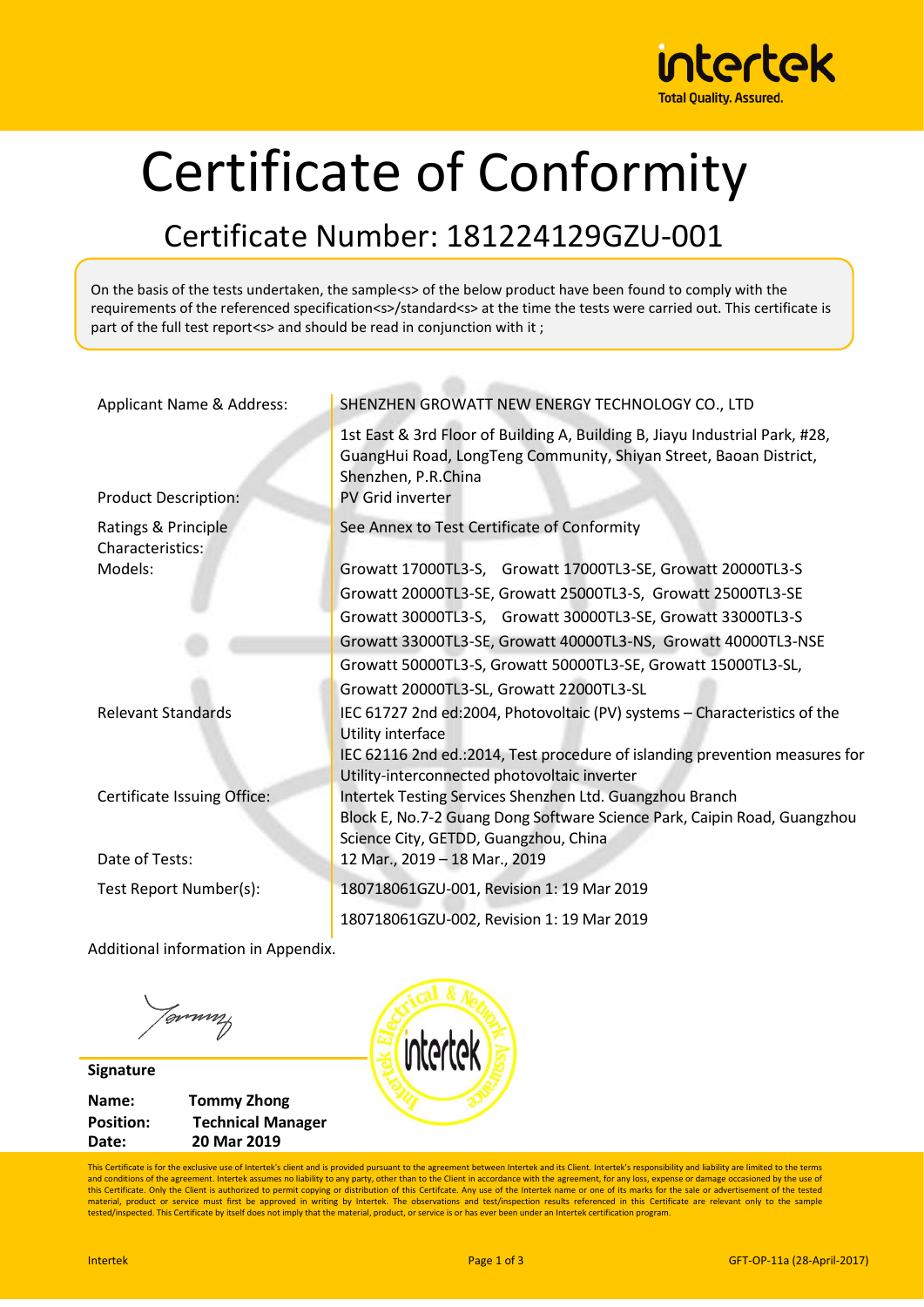

## **APPENDIX: Certificate of Conformity**

**This is an Annex to Certificate of Conformity with Certificate/Report Number(s): 181224129GZU-001; The issuing office is Intertek Legal Entity as above.**

| Ratings and<br>principal<br>characteristics | <b>MODEL</b>             | Growatt 17000<br>TL3-S<br>Growatt 17000<br>TL3-SE | Growatt<br>20000<br>$TL3-S$<br>Growatt<br>20000<br>TL3-SE | Growatt<br>25000 TL3-<br>S<br>Growatt<br>25000 TL3-<br><b>SE</b> | Growatt<br>30000 TL3-<br>S<br>Growatt<br>30000 TL3-<br><b>SE</b> | Growatt<br>33000 TL3-<br>S<br>Growatt<br>33000 TL3-<br><b>SE</b> |  |
|---------------------------------------------|--------------------------|---------------------------------------------------|-----------------------------------------------------------|------------------------------------------------------------------|------------------------------------------------------------------|------------------------------------------------------------------|--|
|                                             | Max PV voltage           | 1000Vdc                                           |                                                           |                                                                  |                                                                  |                                                                  |  |
|                                             | Voltage range            | 200-1000Vdc                                       |                                                           |                                                                  |                                                                  |                                                                  |  |
|                                             | MPPT voltage             | 400-800Vdc                                        |                                                           |                                                                  | 450-800Vdc                                                       |                                                                  |  |
|                                             | PV Isc                   | $2\times 45A$                                     |                                                           |                                                                  |                                                                  |                                                                  |  |
|                                             | Max power(VA)            | 18800                                             | 22200                                                     | 27700                                                            | 33300                                                            | 36600                                                            |  |
|                                             | Max output<br>current    | $3\times27.5$ A                                   | 3x32.2A                                                   | 3×40.3 A                                                         | 3x48<br>Α                                                        | $3\times 54$<br>Α                                                |  |
|                                             | Output voltage           | 3W/N/PE 230Vac/400Vac                             |                                                           |                                                                  |                                                                  |                                                                  |  |
|                                             | Nominal<br>Frequency     | 50/60Hz                                           |                                                           |                                                                  |                                                                  |                                                                  |  |
|                                             | Power Factor             | 0.8 Leading to 0.8 Lagging                        |                                                           |                                                                  |                                                                  |                                                                  |  |
|                                             | Ambient<br>Temperature   | $-25^{\circ}$ C - +60 $^{\circ}$ C                |                                                           |                                                                  |                                                                  |                                                                  |  |
|                                             | <b>Protection Degree</b> | <b>IP65</b>                                       |                                                           |                                                                  |                                                                  |                                                                  |  |
|                                             | <b>Protection Class</b>  | Class I                                           |                                                           |                                                                  |                                                                  |                                                                  |  |
|                                             | <b>MODEL</b>             | Growatt 40000 TL3-NS<br>Growatt 40000 TL3-NSE     |                                                           |                                                                  | Growatt 50000 TL3-S<br>Growatt 50000 TL3-SE                      |                                                                  |  |
|                                             | Max PV voltage           | 1000Vdc                                           |                                                           |                                                                  |                                                                  |                                                                  |  |
|                                             | Voltage range            | 200-1000Vdc                                       |                                                           |                                                                  |                                                                  |                                                                  |  |
|                                             | MPPT voltage             | 540-800Vdc                                        |                                                           |                                                                  | 645-850Vdc                                                       |                                                                  |  |
|                                             | PV Isc                   | $2\times 64A$                                     |                                                           |                                                                  |                                                                  |                                                                  |  |
|                                             | Max power(VA)            | 44400<br>53300                                    |                                                           |                                                                  |                                                                  |                                                                  |  |
|                                             | Max output<br>current    | $3\times 64$ A                                    |                                                           |                                                                  |                                                                  |                                                                  |  |
|                                             | Output voltage           | 3W/N/PE 230Vac/400Vac                             |                                                           |                                                                  | 3W/PE or 3W/N/PE 277V/480V                                       |                                                                  |  |
|                                             | Nominal<br>Frequency     | 50/60Hz                                           |                                                           |                                                                  |                                                                  |                                                                  |  |
|                                             | Power Factor             | 0.8 Leading to 0.8 Lagging                        |                                                           |                                                                  |                                                                  |                                                                  |  |
|                                             | Ambient<br>Temperature   | $-25^{\circ}$ C - +60 $^{\circ}$ C                |                                                           |                                                                  |                                                                  |                                                                  |  |
|                                             | <b>Protection Degree</b> | IP65                                              |                                                           |                                                                  |                                                                  |                                                                  |  |
|                                             | <b>Protection Class</b>  | Class I                                           |                                                           |                                                                  |                                                                  |                                                                  |  |
|                                             | Software Version         | TH 1.0                                            |                                                           |                                                                  |                                                                  |                                                                  |  |

This Certificate is for the exclusive use of Intertek's client and is provided pursuant to the agreement between Intertek and its Client. Intertek's responsibility and liability are limited to the terms<br>and conditions of t material, product or service must first be approved in writing by Intertek. The observations and test/inspection results referenced in this Certificate are relevant only to the sample tested/inspected. This Certificate by itself does not imply that the material, product, or service is or has ever been under an Intertek certification program.